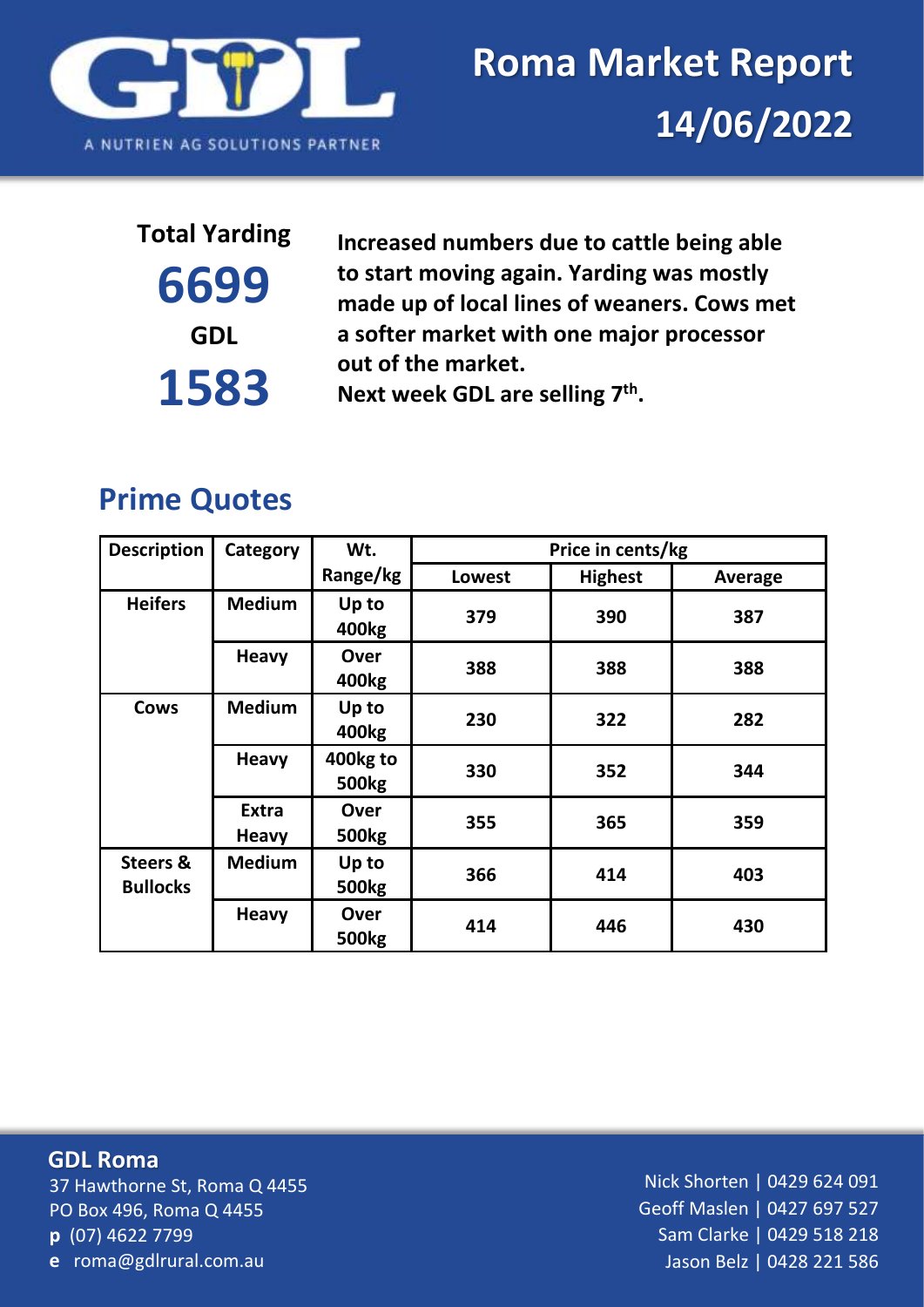

## **Store & Feeder Quotes**

| <b>Description</b>                  | Wt. Range/Kg       | Price in cents/kg |                |         |  |
|-------------------------------------|--------------------|-------------------|----------------|---------|--|
|                                     |                    | Lowest            | <b>Highest</b> | Average |  |
| <b>Steers</b><br><b>Under 200kg</b> |                    | 588               | 734            | 678     |  |
|                                     | 200kg to 280kg     | 590               | 794            | 700     |  |
|                                     | 280kg to 330kg     | 624               | 730            | 694     |  |
|                                     | 330kg to 400kg     | 550               | 618            | 600     |  |
| <b>Feeder Steers</b><br>Over 400kg  |                    | 530               | 580            | 544     |  |
| <b>Heifers</b>                      | <b>Under 200kg</b> | 410               | 568            | 433     |  |
|                                     | 200kg to 280kg     | 516               | 688            | 602     |  |
|                                     | 280kg to 330kg     | 520               | 634            | 576     |  |
|                                     | 330kg to 400kg     | 500               | 570            | 556     |  |
| <b>Feeder Heifers</b>               | Over 400kg         | 440               | 496            | 475     |  |
| <b>Feeder/Boat Bulls</b>            |                    | 336               | 336            | 336     |  |
| <b>Kill Bulls</b>                   |                    | 260               | 320            | 292     |  |

37 Hawthorne St, Roma Q 4455 PO Box 496, Roma Q 4455 **p** (07) 4622 7799 **e** roma@gdlrural.com.au **GDL Roma**

Nick Shorten | 0429 624 091 Geoff Maslen | 0427 697 527 Sam Clarke | 0429 518 218 Jason Belz | 0428 221 586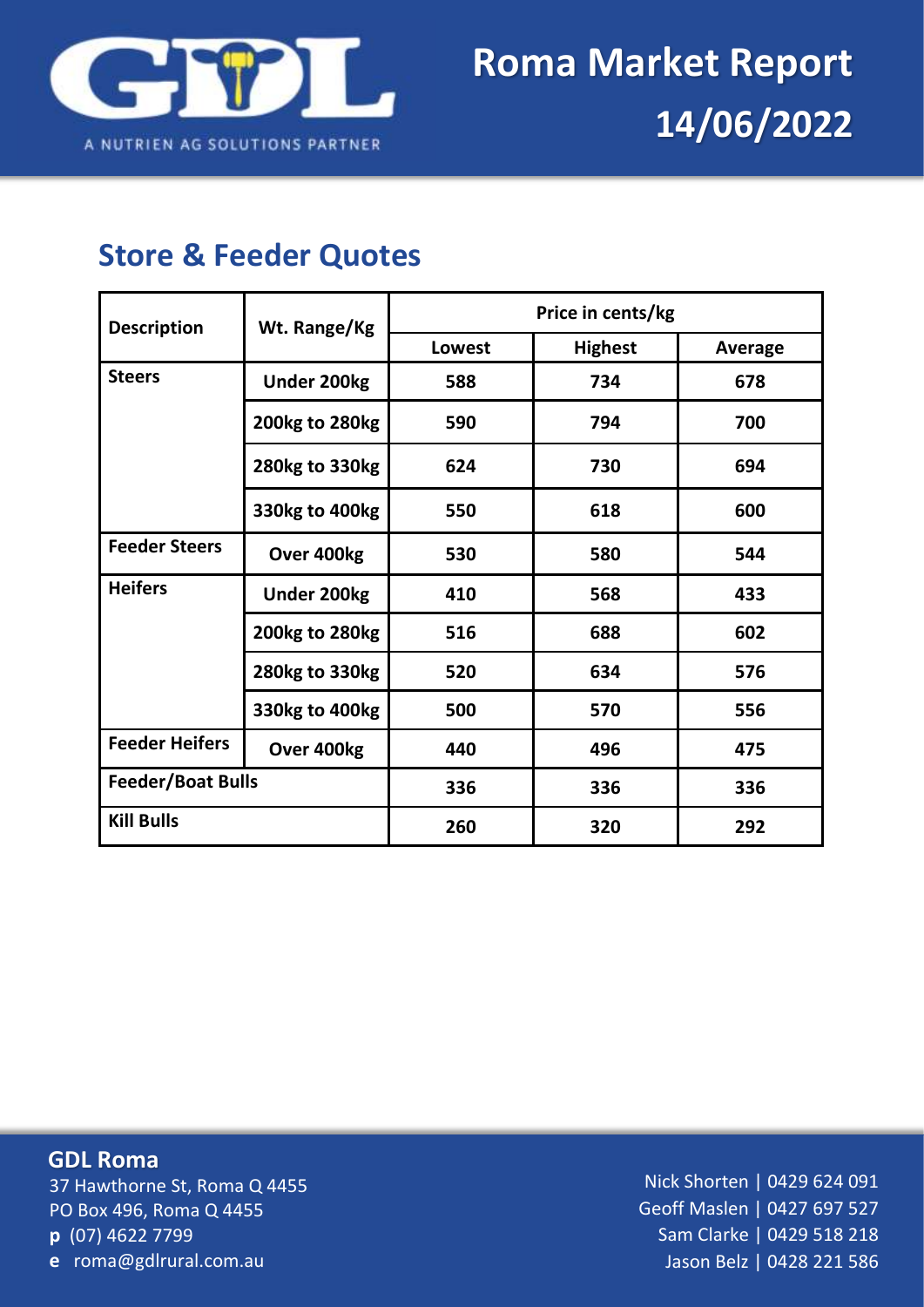

# **Highlights**

#### **Steers:**

Speckle Park X Steers 742c/kg, 209kg, \$1551. Santa X Steers 672c/kg, 280kg, \$1887. Speckle Park X Steers 742c/kg, 209kg, \$1551. Angus X Steers 708c/kg, 293kg, \$2081. Charolais X Steers 648c/kg, 316kg, \$2052. Droughtmaster X Steers 560c/kg, 391kg, \$2193.

#### **Heifers:**

Angus X Heifers 634c/kg, 298kg, \$1893. Charolais X Heifers 610c/kg, 300kg, \$1830. Santa X Heifers 496c/kg, 450kg, \$2236.

#### **PTIC Heifers:**

Angus X Heifers PTIC to Speckle Park Bulls \$2725.

#### **Cows & Calves:**

Angus X Cows & Speckle Park Calves \$3575.

#### 37 Hawthorne St, Roma Q 4455 PO Box 496, Roma Q 4455 **p** (07) 4622 7799 **e** roma@gdlrural.com.au **GDL Roma**

Nick Shorten | 0429 624 091 Geoff Maslen | 0427 697 527 Sam Clarke | 0429 518 218 Jason Belz | 0428 221 586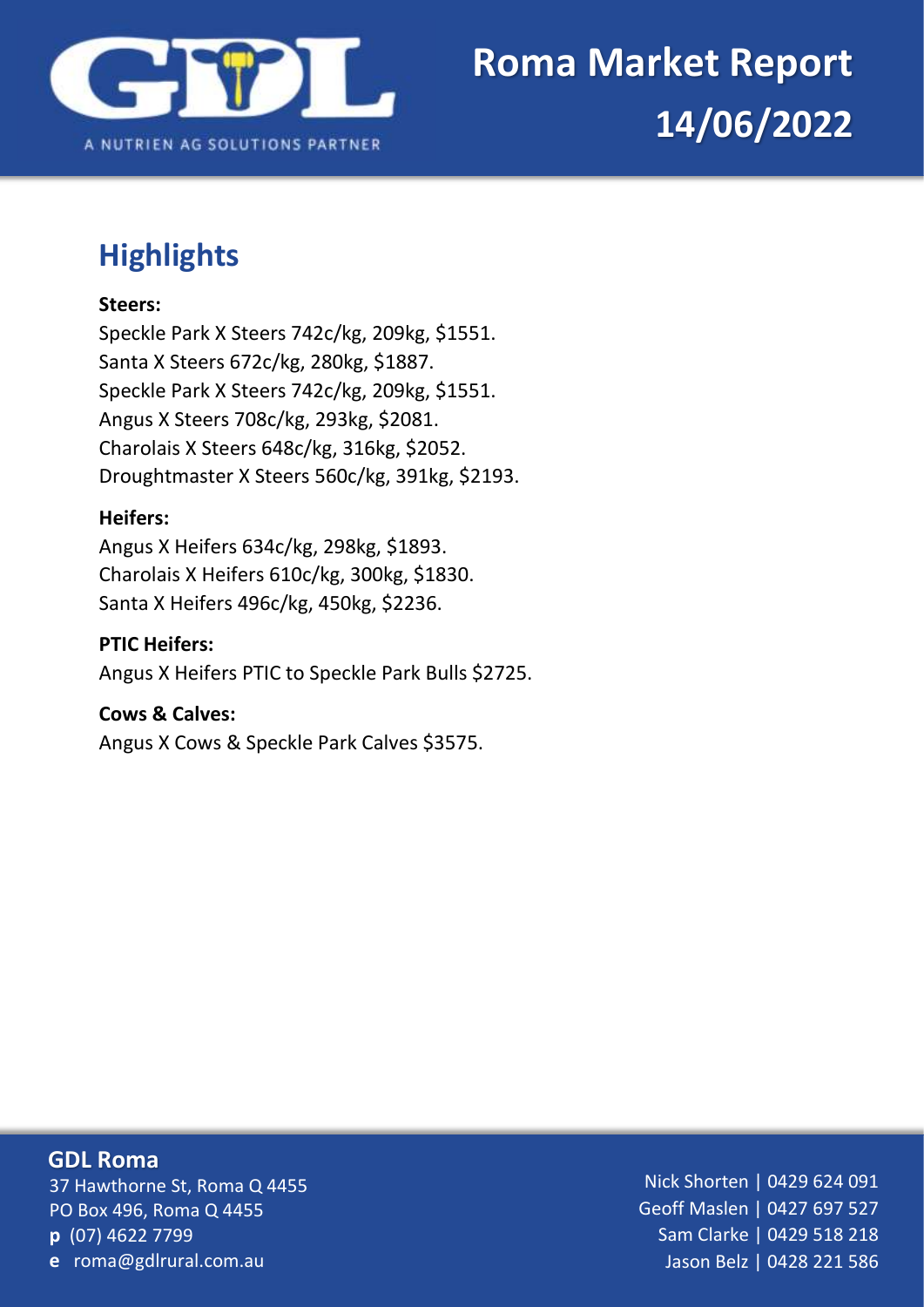

## **Roma Store Sale Tuesday, 14 June 2022**

A total of 6,699 head of cattle were consigned at Roma's Store Sale on Tuesday.

Weaner steers under 220kg topped at 742c/kg and averaged 614c/kg, weaner steers in the 220-280kg range reached 794c/kg and averaged 693c/kg. Steers in the 280-350kg range reached 750c/kg and averaged 635c/kg, and steers in the 350-400kg range reached 660c/kg and averaged 556c/kg. Feeder steers in the 400-550kg range topping at 621c/kg and averaging 519c/kg.

W & K Brown Trust, Ardentrive, Roma, sold Angus cross steers to 794c/kg, reaching a top of \$2,470 to average \$2,324.

AK Grazing Pty Ltd, Austral Park, Injune, sold Angus cross steers to 756c/kg, reaching a top of \$2,478 to average \$2,070. The Charolais cross heifers sold to 618c/kg, reaching a top of \$1,787 to average \$1,600.

Seawright Investments, Comet Downs, Injune, sold Santa steers to 756c/kg, reaching a top of \$1,852 to average \$1,852.

Devbar Pty Ltd, Peppercorn, St George, sold Santa cross steers to 750c/kg, reaching a top of \$1,748 to average \$1,534. The Santa cross heifers sold to 632c/kg, reaching a top of \$1,380 to average \$1,207.

John Russell, Culbara, Roma, sold Angus cross steers to 742c/kg, reaching a top of \$2,133 to average \$2,039.

Bondstock Pty Ltd, Maloneys, Roma, sold Cross breed steers to 734c/kg, reaching a top of \$1,699 to average \$1,412.

RD & EA Lister, sold Angus steers to 726c/kg, reaching a top of \$2,247 to average \$2,162. Lyle Brown, Mount Leigh, Wallumbilla, sold Angus cross steers to 718c/kg, reaching a top of \$1,882 to average \$1,750. The Angus cross heifers sold to 574c/kg, reaching a top of \$1,435 to average \$1,435.

Howson Family Trust, Tregarthyn, Miles, sold Angus cross steers to 708c/kg, reaching a top of \$2,081 to average \$2,081. The Angus cross heifers sold to 634c/kg, reaching a top of \$1,893 to average \$1,893.

Derbyshire Downs Pastoral Co Pty Ltd, Derbyshire Downs, Augathella, sold Brahman cross steers to 698c/kg, reaching a top of \$2,607 to average \$2,289. The Angus cross heifers sold to 622c/kg, reaching a top of \$1,910 to average \$1,602.

Raceview Past Co, Raceview, Charleville, sold Santa cross steers to 684c/kg, reaching a top of \$2,280 to average \$1,995. The Santa cross heifers sold to 550c/kg, reaching a top of \$1,627 to average \$1,627.

Hendon Park Pastoral, Hendon Park, Roma, sold Charolais cross steers to 678c/kg, reaching a top of \$2,788 to average \$1,960. The Charolais cross heifers sold to 586c/kg, reaching a top of \$1,804 to average \$1,653.

Frantek P/L,, Roma, sold Angus steers to 642c/kg, reaching a top of \$2,583 to average \$2,075.

JS Grazing, Longvale, Wandoan, sold Angus steers to 621c/kg, reaching a top of \$3,224 to average \$2,855.

**Enquiries:** Corporate Communications **Phone:** 1300 007 662 **Email**: communications@maranoa.qld.gov.au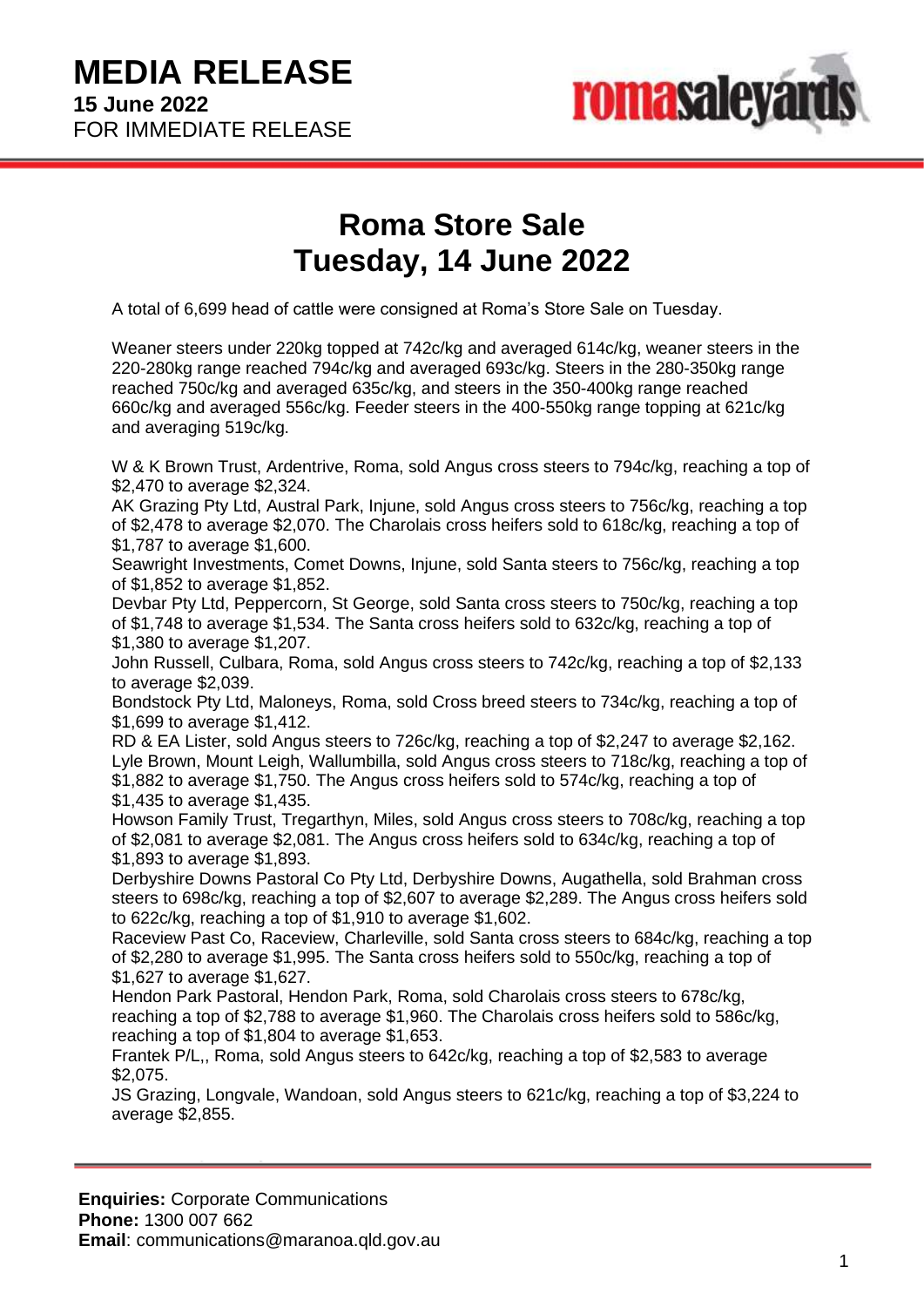

S & R White Family Trust, Golden Green, Roma, sold Angus cross steers to 618c/kg, reaching a top of \$2,369 to average \$2,201. The Charolais cross heifers sold to 570c/kg, reaching a top of \$2,046 to average \$2,046.

Bangor Cattle Co, Bangor, Mungallala, sold Charolais steers to 608c/kg, reaching a top of \$1,867 to average \$1,867.

Ray W Thomas, Burrenbah, Mungindi, sold Charolais cross steers to 584c/kg, reaching a top of \$2,403 to average \$2,322.

Warren Point Pastoral Company, Warren Point, Mitchell, sold Hereford steers to 532c/kg, reaching a top of \$2,515 to average \$2,515.

Spreadborough Pastoral Co, Finsbury Park, Roma, sold Doughtmaster steers to 532c/kg, reaching a top of \$2,494 to average \$2,407.

KB & MD Mansfield, Bampi, Roma, sold Santa cross steers to 530c/kg, reaching a top of \$2,765 to average \$2,670.

Heifers under 220kg topped at 688c/kg and averaged 563c/kg, while heifers in the 220- 280kg range topped at 646c/kg and averaged 557c/kg. Heifers in the 280-350kg range topped at 634c/kg, averaging 516c/kg. Heifers in the 350-450kg range topped at 570c/kg, averaging 437c/kg.

Sharmarel Farming Trust, Old Cashmere, St George, sold Charolais heifers to 624c/kg, reaching a top of \$1,756 to average \$1,600.

Cows in the 300-400kg range reached 348c/kg and averaged 263c/kg, while cows in the 400kg-500kg range reached 382c/kg and averaged 328c/kg. Cows over 500kg topped at 365c/kg, averaging 343c/kg.

Avago Station, Tanleigh, Roma, sold Brahman cows to 360c/kg, reaching a top of \$1,874 to average \$1,622.

**-ENDS-**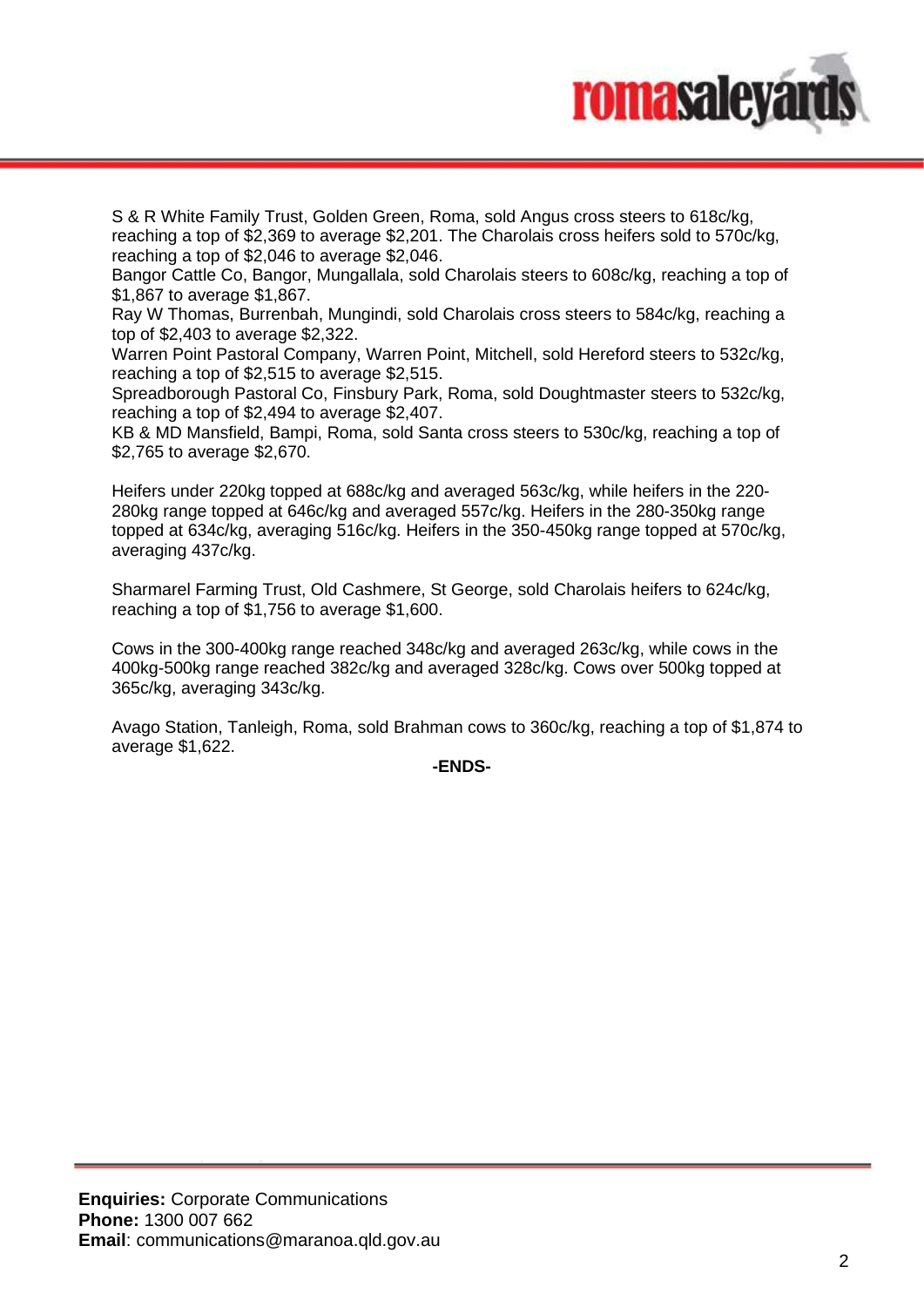

### **ROMA STORE SALE SUMMARY REPORT Tuesday, 14 June 2022**

A total of 6,699 head of cattle were consigned at Roma's Store Sale on Tuesday. Weaner steers under 220kg topped at 742c/kg and averaged 614c/kg, weaner steers in the 220-280kg range reached 794c/kg and averaged 693c/kg. Steers in the 280-350kg range reached 750c/kg and averaged 635c/kg, and steers in the 350-400kg range reached 660c/kg and averaged 556c/kg. Feeder steers in the 400-550kg range topping at 621c/kg and averaging 519c/kg.

| <b>Description</b>       | <b>Head</b> | Average c/kg | <b>Maximum</b><br>c/kg | Average \$/<br>head | Maximum \$/<br>head |
|--------------------------|-------------|--------------|------------------------|---------------------|---------------------|
| <b>Steers to 220kg</b>   | 167         | 614          | 742                    | 1,210               | 1,558               |
| $220 - 280$ kg           | 583         | 693          | 794                    | 1,760               | 2,131               |
| $280 - 350$ kg           | 1115        | 635          | 750                    | 1,992               | 2,470               |
| $350 - 400$ kg           | 514         | 556          | 660                    | 2,107               | 2,607               |
| $400 - 550$ kg           | 678         | 519          | 621                    | 2,415               | 3,224               |
|                          |             |              |                        |                     |                     |
| <b>Heifers to 220kg</b>  | 265         | 563          | 668                    | 1,134               | 1,408               |
| $220 - 280$ kg           | 550         | 557          | 646                    | 1,435               | 1,732               |
| $280 - 350$ kg           | 475         | 516          | 634                    | 1,595               | 1,925               |
| $350 - 450$ kg           | 289         | 437          | 570                    | 1,770               | 2,284               |
|                          |             |              |                        |                     |                     |
| Cows 300 - 400kg         | 265         | 263          | 348                    | 966                 | 1,375               |
| $400 - 500$ kg           | 418         | 328          | 382                    | 1,470               | 1,729               |
| Over 500kg               | 478         | 343          | 365                    | 1,949               | 2,644               |
|                          |             |              |                        |                     |                     |
| <b>Bulls to 400kg</b>    | 113         | 510          | 640                    | 1,480               | 2,065               |
| $400 - 600$ kg           | 43          | 357          | 406                    | 1,759               | 2,120               |
| Over 600kg               | 42          | 307          | 500                    | 2,355               | 3,150               |
|                          |             |              |                        |                     |                     |
| <b>PTIC Heifers</b>      |             |              |                        |                     |                     |
| <b>PTIC Cows</b>         |             |              |                        |                     |                     |
|                          |             |              |                        |                     |                     |
| <b>Cows &amp; Calves</b> | 129         |              |                        | 2,838               | 3,575               |

**Enquiries:** Corporate Communications **Phone:** 1300 007 662 **Email**: communications@maranoa.qld.gov.au